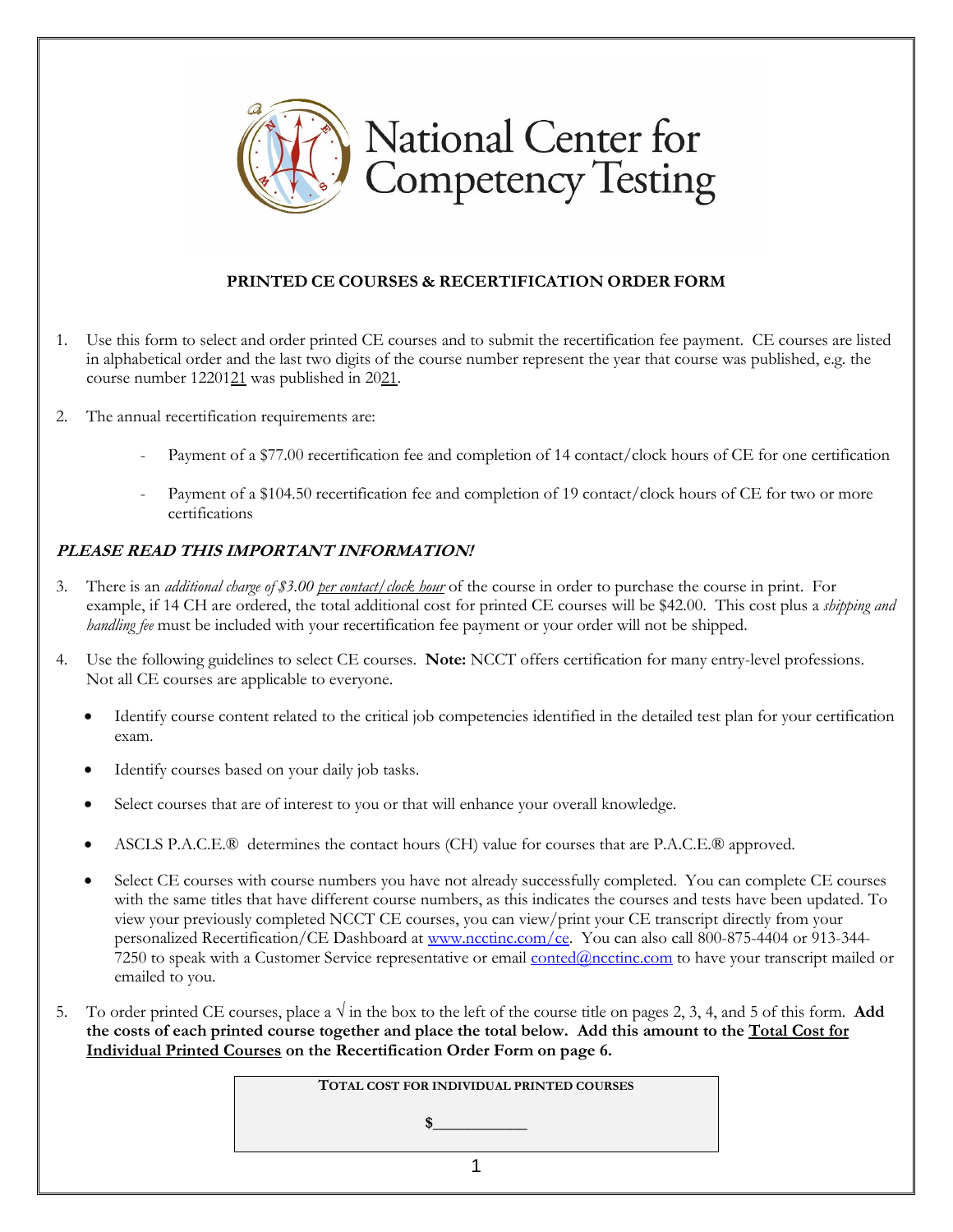## **PRINTED CE COURSES ORDER FORM 06/21/2022**

| <b>Course Title</b>                                      | <b>ASCLS</b><br>$P.A.C.E.\circledR$ | $P.A.C.E.\circledR$<br>expiration date | Course<br># | <b>CH</b>      | Cost     |
|----------------------------------------------------------|-------------------------------------|----------------------------------------|-------------|----------------|----------|
| Age Related Care for Blood Specimen Collection           |                                     |                                        | 1220118     | $\mathbf{2}$   | \$6.00   |
| A Review of Arterial Blood Gases                         |                                     |                                        | 1220719     | $\mathbf{1}$   | \$3.00   |
| A Review of the Cardiovascular System and ECG            |                                     |                                        | 1220909     | 6              | \$18.00  |
| Performance, Troubleshooting, and Interpretation         |                                     |                                        |             |                |          |
| A Review of the Hematologic and Lymphatic Systems        |                                     |                                        | 1220320     | $\mathbf{1}$   | \$3.00   |
| A Review of the Muscular System                          |                                     |                                        | 1221113     | 3              | \$9.00   |
| A Review of the Respiratory System                       |                                     |                                        | 1220214     | 3              | \$9.00   |
| A Review of the Urinary System                           |                                     |                                        | 1221820     | $\mathbf{1}$   | \$3.00   |
| An Introduction to Cancer                                |                                     |                                        | 1221920     | 1              | \$3.00   |
| An Introduction to Cultural Competency                   |                                     |                                        | 1229814     | $\overline{2}$ | \$6.00   |
| An Introduction to Transfusion Medicine                  |                                     |                                        | 1220319     | 5              | \$15.00  |
| An Overview of Labor, Delivery, and Dystocia             |                                     |                                        | 1220612     | $\mathbf{1}$   | \$3.00   |
| Anatomy & Physiology of the Ear, Eye, Nose, & Throat     |                                     |                                        | 1220713     | 3              | \$9.00   |
| Anatomy & Physiology of the Nervous System               |                                     |                                        | 1220613     | 3              | \$9.00   |
| Antibiotic Resistance                                    |                                     |                                        | 1229614     | $\overline{2}$ | \$6.00   |
| <b>Anxiety Disorders</b>                                 |                                     |                                        | 1225014     | $\overline{2}$ | \$6.00   |
| April 1, 2022 ICD-10 CM & PCS Updates                    |                                     |                                        | 1220922     | $\mathbf{1}$   | \$3.00   |
| Aseptic Technique: Past and Present                      |                                     |                                        | 1229414     | 3              | \$9.00   |
| Aspects of Professionalism                               |                                     |                                        | 1220318     | 1              | \$3.00   |
| Attention Deficit Hyperactivity Disorder                 |                                     |                                        | 1223212     | $\overline{2}$ | \$6.00   |
| Autism Spectrum Disorders                                |                                     |                                        | 1223312     | $\overline{2}$ | \$6.00   |
| <b>Bariatric Surgery</b>                                 |                                     |                                        | 1220813     | 3              | \$9.00   |
| Bipolar Disorder in Children & Adolescents               |                                     |                                        | 1225114     | $\overline{2}$ | \$6.00   |
| Bipolar Disorders in Adults                              |                                     |                                        | 1225214     | $\overline{2}$ | \$6.00   |
| Brain Brawn - How Memory Works and Tips for              |                                     |                                        | 1229214     | 4              | \$12.00  |
| Improving It                                             |                                     |                                        |             |                |          |
| C. difficile Infection - An Antibiotic-Induced Disease   |                                     |                                        | 1221322     | $\mathbf{1}$   | \$3.00   |
| *new in 2022*                                            |                                     |                                        |             |                |          |
| Chagas Disease After Organ Transplantation               |                                     |                                        | 1229014     | $\mathbf{2}$   | \$6.00   |
| CLIA & Point of Care Testing (POCT) *updated in 2020*    | P.A.C.E.®                           | $07/31/2022*$                          | 1220620     | $\mathbf{1}$   | \$3.00   |
| Coagulation Demystified *updated in 2022*                | $\overline{P.A}$ .C.E.®             | $06/30/2024*$                          | 1221122     | $\mathbf{1}$   | \$3.00   |
| Common Lab Tests and Their Uses                          | P.A.C.E.®                           | $06/30/2024*$                          | 1221722     | $\overline{c}$ | \$6.00   |
| Common Sports Injuries                                   |                                     |                                        | 1221308     | $\overline{4}$ | \$12.00  |
| Common Tick-borne Diseases of the United States          |                                     |                                        | 1222618     | 2              | \$6.00\$ |
| Compliant Coding and Billing                             |                                     |                                        | 1222718     | 1              | \$3.00   |
| Computer Workstation Ergonomics                          |                                     |                                        | 1221206     | 1              | \$3.00   |
| Confident Diagnosis Coding                               |                                     |                                        | 1220718     | 1              | \$3.00   |
| Coronavirus Disease-2019 (COVID-19) Update - What We     |                                     |                                        | 1222420     | 3              | \$9.00   |
| <b>Know Now</b>                                          |                                     |                                        |             |                |          |
| COVID-19 Coding Recap *new in 2021*                      |                                     |                                        | 1220721     | 1              | \$3.00   |
| COVID-19 Guideline and Code Updates *new in 2021*        |                                     |                                        | 1220521     | $\mathbf{1}$   | \$3.00   |
| COVID-19 Vaccination Coding Fundamentals                 |                                     |                                        | 1222620     | 1              | \$3.00   |
| Coronary Artery Disease: Risk Factors, Diagnosis, &      |                                     |                                        | 1221806     | 3              | \$9.00   |
| Treatment                                                |                                     |                                        |             |                |          |
| Cronobacter Infections from Powdered Infant Formula *new |                                     |                                        | 1221622     | $\mathbf{1}$   | \$3.00   |
| in 2022*                                                 |                                     |                                        |             |                |          |
| <b>Current Phlebotomy Topics</b>                         |                                     |                                        | 1222314     | 2              | \$6.00   |
| <b>Current Surgical Topics</b>                           |                                     |                                        | 1220609     | 6              | \$18.00  |
| Denied and Rejected Claims-How to Get Them Paid          |                                     |                                        | 1222616     | 2              | \$6.00   |
| Depression 2014                                          |                                     |                                        | 1223514     | 2              | \$6.00   |
| Diabetes - Truths and Misconceptions                     |                                     |                                        | 1220420     | 1              | \$3.00   |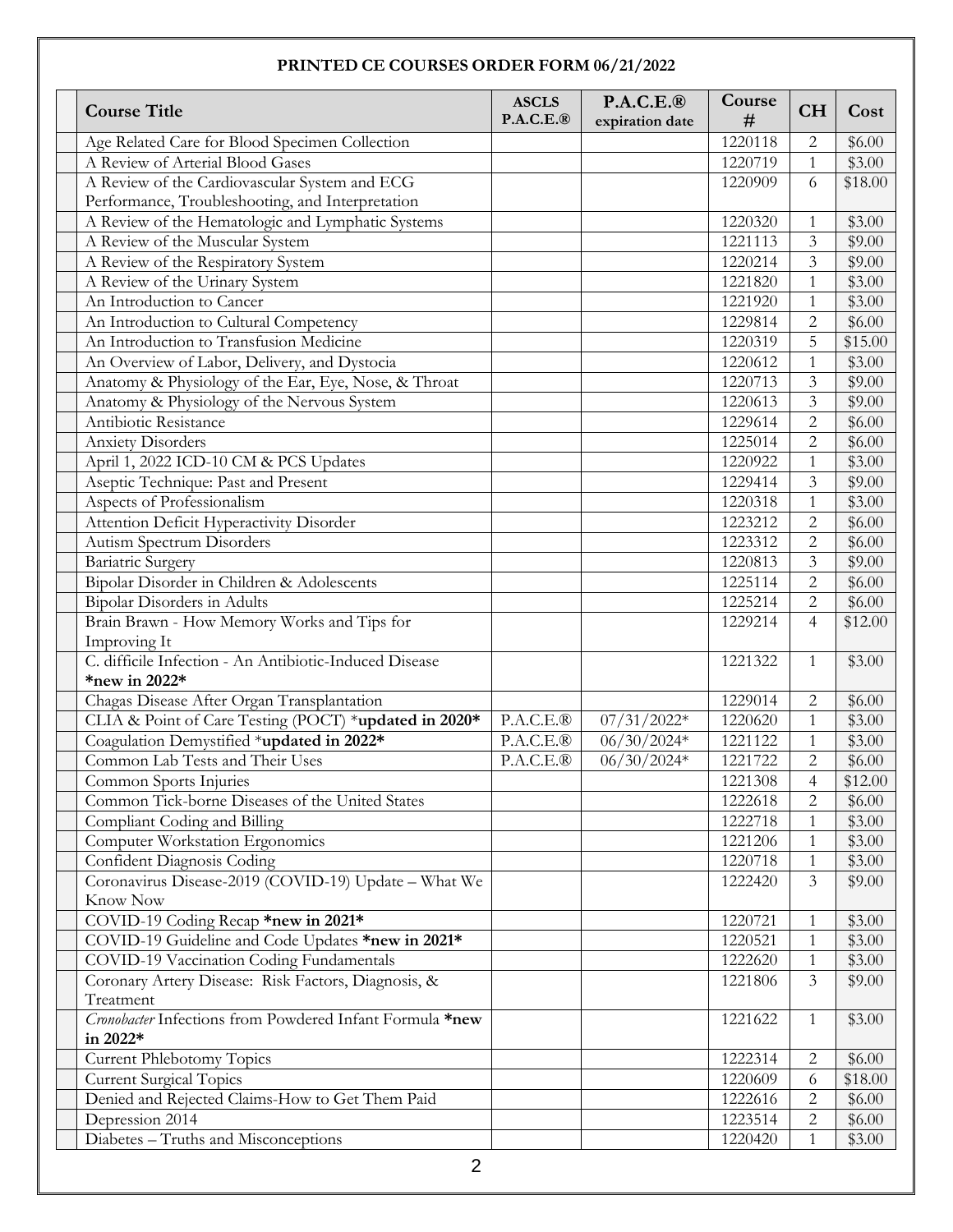| Diagnosis Coding Guidelines Fiscal Year 2021                |           |               | 1222520 | $\mathbf{1}$   | \$3.00  |
|-------------------------------------------------------------|-----------|---------------|---------|----------------|---------|
| Domestic Violence, Sexual Assault, & Crisis Intervention    |           |               | 1220817 | 2              | \$6.00  |
| <b>Eating Disorders</b>                                     |           |               | 1223614 | $\mathbf{1}$   | \$3.00  |
| Ebola, Marburg, and Other Viral Hemorrhagic Fevers          | P.A.C.E.® | $02/29/2024*$ | 1220122 | 2              | \$6.00  |
| *updated in 2022*                                           |           |               |         |                |         |
| Electronic Medical Records: Preparation & Implementation    |           |               | 1220411 | 2              | \$6.00  |
| Essentials of ICD-10-CM Injury Coding                       |           |               | 1222818 | $\mathbf{1}$   | \$3.00  |
| Fair Labor Standards Act                                    |           |               | 1228814 | $\mathbf{1}$   | \$3.00  |
| Family Medical Leave Act                                    |           |               | 1228714 | $\mathbf{1}$   | \$3.00  |
| Fires in the Operating Room                                 |           |               | 1221208 | $\overline{2}$ | \$6.00  |
| *new* Frequently Asked Coding Questions                     |           |               | 1222320 | 1              | \$3.00  |
| Frequently Asked Questions about Phlebotomy                 |           |               | 1228614 | 5              | \$15.00 |
| <b>Frequently Prescribed Drugs</b>                          |           |               | 1220511 | 6              | \$18.00 |
| Fundamental ICD-10-PCS Inpatient Procedure Coding           |           |               | 1221519 | $\mathbf{1}$   | \$3.00  |
| FY 2019 ICD-10-CM Coding Guidelines Update                  |           |               | 1223318 | $\overline{2}$ | \$6.00  |
| Getting the Red Out - An Introduction to Hemolysis          | P.A.C.E.® | $06/30/2022*$ | 1220720 | $\mathbf{1}$   | \$3.00  |
| *updated in 2020*                                           |           |               |         |                |         |
| Heart Block Dysrhythmias                                    |           |               | 1221107 | 3              | \$9.00  |
| HIP, HIP, HUH? A Review of HIPAA Privacy and                |           |               | 1221506 | $\overline{2}$ | \$6.00  |
| Security Laws                                               |           |               |         |                |         |
| HIV & AIDS - A Global Epidemic *updated in 2022*            | P.A.C.E.® | $02/29/2024*$ | 1220222 | 2              | \$6.00  |
| How Much Do You Know Hepatitis?                             |           |               | 1228214 | $\overline{2}$ | \$6.00  |
| Human Salmonellosis Associated with Animal-Derived Pet      |           |               | 1228314 | 2              | \$6.00  |
| Treats                                                      |           |               |         |                |         |
| ICD-9-CM to ICD-10-CM Crosswalk of Commonly Used            |           |               | 1221615 | 6              | \$18.00 |
| Codes by Physician Office Type                              |           |               |         |                |         |
| ICD-10-CM Code Updates for 2022 *new in 2021*               |           |               | 1221121 | 1              | \$3.00  |
| ICD-10-CM Coding Guideline Updates for Fiscal Year          |           |               | 1221021 | $\mathbf{1}$   | \$3.00  |
| (FY) 2022 *new in 2021*                                     |           |               |         |                |         |
| ICD-10-CM Tips for Coders                                   |           |               | 1220917 | $\mathbf{2}$   | \$6.00  |
| ICD-10-CM Fiscal Year (FY) 2020 Coding Guidelines           |           |               | 1221819 | 1              | \$3.00  |
| Updates                                                     |           |               |         |                |         |
| ICD-10-CM Fundamentals: A Detailed Review of Coding         |           |               | 1220819 | $\mathbf{1}$   | \$3.00  |
| Conventions                                                 |           |               |         |                |         |
| ICD-10-CM General Coding Guidelines                         |           |               | 1220919 | 1              | \$3.00  |
| ICD-10-PCS Medical and Surgical Section Coding              |           |               | 1221619 | 1              | \$3.00  |
| Guidelines                                                  |           |               |         |                |         |
| ICD-10-PCS Obstetric, Radiation, and New Technology         |           |               | 1221719 | 1              | \$3.00  |
| Coding Guidelines                                           |           |               |         |                |         |
| Injections - Safe Practices and More                        |           |               | 1221214 | 3              | \$9.00  |
| <b>Instructor Tools for Teaching Postsecondary Students</b> |           |               | 1220209 | $\mathbf{1}$   | \$3.00  |
| Introduction to ICD-10-CM: Part 1                           |           |               | 1221212 | 3              | \$9.00  |
| Introduction to ICD-10-CM: Part 2                           |           |               | 1221312 | 6              | \$18.00 |
| Introduction to ICD-10-CM: Part 3                           |           |               | 1221412 | 6              | \$18.00 |
| Laboratory Panels Explained                                 |           |               | 1220520 | 3              | \$9.00  |
| Laparoscopic Surgery Fundamentals                           |           |               | 1221706 | $\overline{4}$ | \$12.00 |
| Laws Prohibiting Employment Discrimination                  |           |               | 1227814 | 3              | \$9.00  |
| Lice! A Problem for Millions of Years                       |           |               | 1227714 | 3              | \$9.00  |
| Mastering Diabetes Mellitus Coding                          |           |               | 1223118 | 1              | \$3.00  |
| Mastering ICD-10-CM Neoplasm Coding                         |           |               | 1223218 | $\mathbf{1}$   | \$3.00  |
| Measles and the MMR Vaccine                                 |           |               | 1221419 | 1              | \$3.00  |
| Medical Malpractice                                         |           |               | 1227614 | $\overline{2}$ | \$6.00  |
| Medical Terminology 1: Basics                               |           |               | 1227514 | 1              | \$3.00  |
| Medical Terminology 2: Anatomy                              |           |               | 1227414 | 1              | \$3.00  |
| Medical Terminology 3: Suffixes                             |           |               | 1227314 | $\mathbf{1}$   | \$3.00  |
|                                                             |           |               |         |                |         |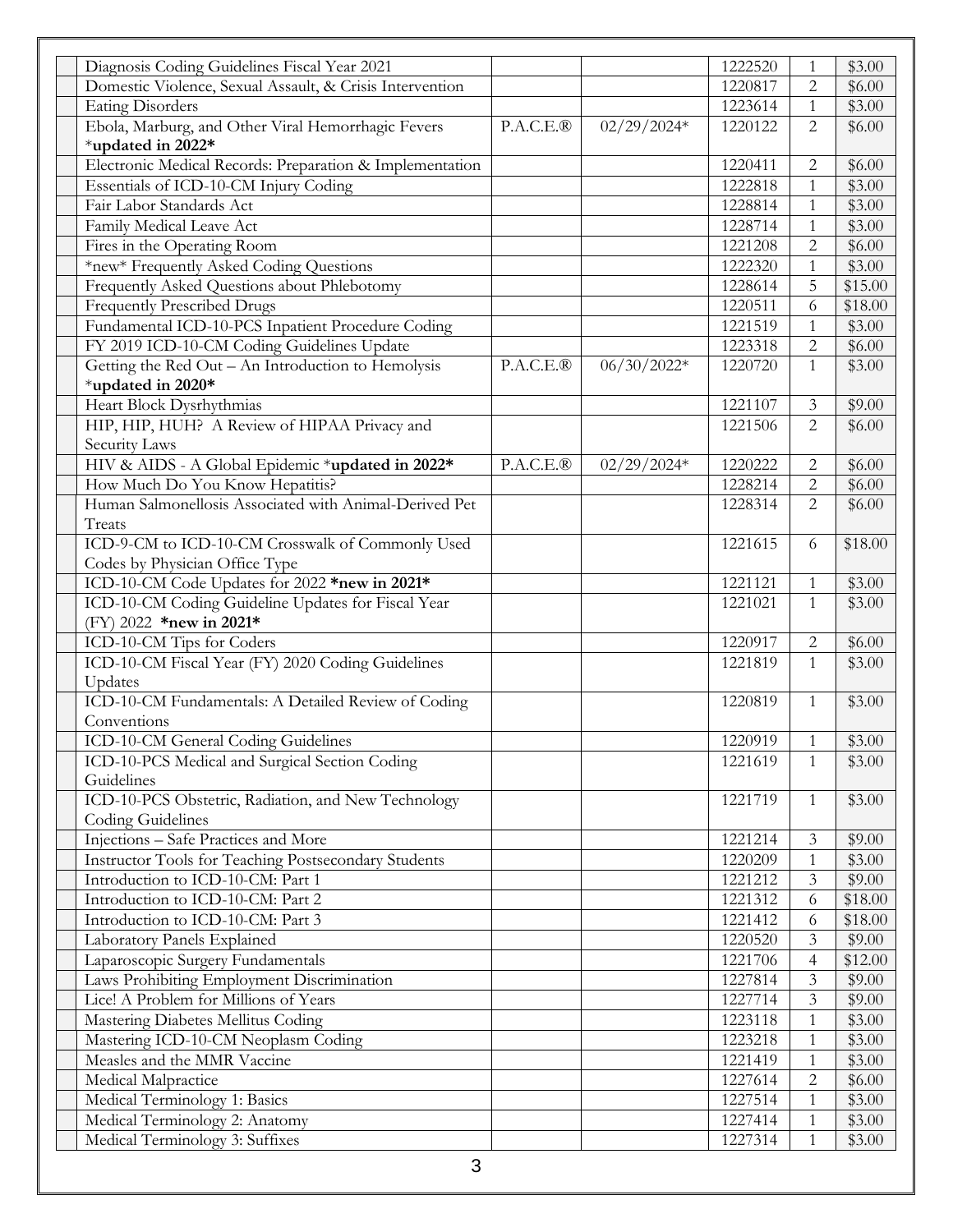| Medical Terminology 4: Prefixes                                                      |                        |                       | 1227214            | 2                 | \$6.00           |
|--------------------------------------------------------------------------------------|------------------------|-----------------------|--------------------|-------------------|------------------|
| Medical Terminology Advanced Review                                                  |                        |                       | 1227114            | 4                 | \$12.00          |
| Medicare Billing Update for Outpatient Therapy                                       |                        |                       | 1220211            | 3                 | \$9.00           |
| Messenger RNA (mRNA)Vaccines *new in 2021*                                           | P.A.C.E.B              | $12/31/2022*$         | 1220121            | 1                 | \$3.00           |
| Methicillin-Resistant Staphylococcus aureus Skin Infections                          |                        |                       | 1227014            | $\overline{2}$    | \$6.00           |
| Among Tattoo Recipients                                                              |                        |                       |                    |                   |                  |
| Monoclonal Antibody (mAb) Treatments *new in 2022*                                   | P.A.C.E.®              | 03/31/2024            | 1220422            | 1                 | \$3.00           |
| More Frequently Asked Questions About Phlebotomy                                     |                        |                       | 1226914            | 6                 | \$18.00          |
| Needle Phobia                                                                        |                        |                       | 1222020            | $\mathbf{1}$      | \$3.00           |
| Newborn Screening Programs                                                           |                        |                       | 1220619            | $\mathbf{1}$      | \$3.00           |
| <b>Obstetric Coding</b>                                                              |                        |                       | 1222918            |                   | \$3.00           |
| $\overline{On}$ the Job Safety                                                       |                        |                       | 1226814            | 5                 | \$15.00          |
| Ovarian Cancer: A Silent Killer *new in 2022*                                        |                        |                       | 1221222            | 1                 | \$3.00           |
| Patient Safety and Medical Errors                                                    |                        |                       | 1221906            | 2                 | \$6.00           |
| Phlebotomy - It's a Risky Business *updated in 2020*                                 | $\overline{P.A.C.E.B}$ | $\frac{06}{30}/2022*$ | 1220820            | 3                 | \$9.00           |
| Phlebotomy Order of Draw *updated in 2022*                                           | P.A.C.E.®              | $03/31/2024*$         | 1220522            | $\mathbf{1}$      | \$3.00           |
| Phlebotomy Potpourri                                                                 |                        |                       | 1226514            | 3                 | \$9.00           |
| Phlebotomy Preanalytic Variables *updated in 2022*                                   | P.A.C.E.®              | $04/30/2024*$         | 1220622            | $\overline{2}$    | \$6.00           |
| Post-Traumatic Stress Disorder                                                       |                        |                       | 1222914            |                   | \$3.00           |
| Prescription Drug Safety                                                             |                        |                       | 1221606            | $\overline{2}$    | \$6.00           |
| Preventing Coding Errors *new in 2022*                                               |                        |                       | 1221522            | $\mathbf{1}$      | \$3.00           |
| Preventing Surgical Site Infections                                                  |                        |                       | 1222306            | $\overline{3}$    | \$9.00           |
| Probiotics: The Inside Story                                                         |                        |                       | 1220311            | $\overline{2}$    | \$6.00           |
| Resumes, Applications, & Cover Letters                                               |                        |                       | 1223014            | 1                 | \$3.00           |
| Safe Work Practices, HAIs, and Bloodborne Pathogens                                  |                        |                       | 1220519            | 3                 | \$9.00           |
| Schizophrenia                                                                        |                        |                       | 1223114            | 1                 | \$3.00           |
| Sepsis and Blood Culture Specimen Collection *updated                                | P.A.C.E.B              | $03/31/2024*$         | 1220722            | $\mathbf{1}$      | \$3.00           |
| in 2022*                                                                             |                        |                       |                    |                   |                  |
| Sexual Harassment                                                                    |                        |                       | 1226414            | 3                 | \$9.00           |
| Sexually Transmitted Diseases *updated in 2022*                                      | P.A.C.E.B              | $03/31/2024*$         | 1220822            | $\mathbf{1}$      | \$1.00           |
| Skeletal Anatomy and Fractures of the Lower Arm, Wrist,                              |                        |                       | 1226314            | $\mathbf{1}$      | \$3.00           |
| and Hand                                                                             |                        |                       |                    |                   |                  |
| Skin Cancer: Identification, Treatment, and Prevention                               |                        |                       | 1222106            | 3                 | \$9.00           |
| Staphylococcus aureus, MRSA, and VRSA *new in 2021*                                  |                        |                       | 1220921            | $\mathbf{2}$      | \$6.00           |
| Streptococcal Bacterial Diseases *new in 2021*                                       | $P.A.C.E.\mathcal{R}$  | 01/31/2024            | 1220821            | $\overline{c}$    | \$6.00           |
| Test Writing Tips for Teachers                                                       |                        |                       | 1222006            | 3                 | \$9.00           |
| The "Bird Flu" & You                                                                 |                        |                       | 1226214            | 3                 | \$9.00           |
| The Importance of Compliant Coding in 2022 *new in                                   |                        |                       | 1220322            | 1                 | \$3.00           |
| 2022*                                                                                |                        |                       |                    |                   |                  |
| The Legal Concept of Negligence                                                      |                        |                       | 1226114            | 2                 | \$6.00           |
| The Truth About Z Codes                                                              |                        |                       | 1222418            |                   | \$3.00           |
| The "What Ifs" of Venipuncture                                                       |                        |                       | 1221020            | 1<br>3            | \$9.00           |
| The Zika Virus & Other Mosquito-borne Diseases                                       |                        |                       | 1220119            | $\overline{c}$    | \$6.00           |
|                                                                                      | P.A.C.E.B              |                       |                    |                   |                  |
| Thyroid Disease *new in 2021*                                                        |                        | $11/30/2023*$         | 1220621<br>1220218 | $\mathbf{2}$<br>1 | \$6.00<br>\$3.00 |
| Tips for Pediatric Phlebotomy and Injections                                         |                        |                       |                    |                   |                  |
| Tuberculosis: From Consumption to Molecular Diagnosis                                |                        |                       | 1225914            | 3                 | \$9.00           |
| Type I Hypersensitivities- Allergies and Hypersensitivities<br>Series, Part 1 of 4   |                        |                       | 1221019            | 1                 | \$3.00           |
| Type II Hypersensitivities- Allergies and Hypersensitivities                         |                        |                       | 1221119            | 1                 | \$3.00           |
| Series, Part 2 of 4<br>Type III Hypersensitivities- Allergies and Hypersensitivities |                        |                       | 1221219            | 1                 | \$3.00           |
| Series, Part 3 of 4<br>Type IV Hypersensitivities- Allergies and Hypersensitivities  |                        |                       |                    |                   | \$3.00           |
| Series, Part 4 of 4                                                                  |                        |                       | 1221319            | 1                 |                  |
| Understanding Dyslexia in Education and Industry                                     |                        |                       | 1222516            | 1                 | \$3.00           |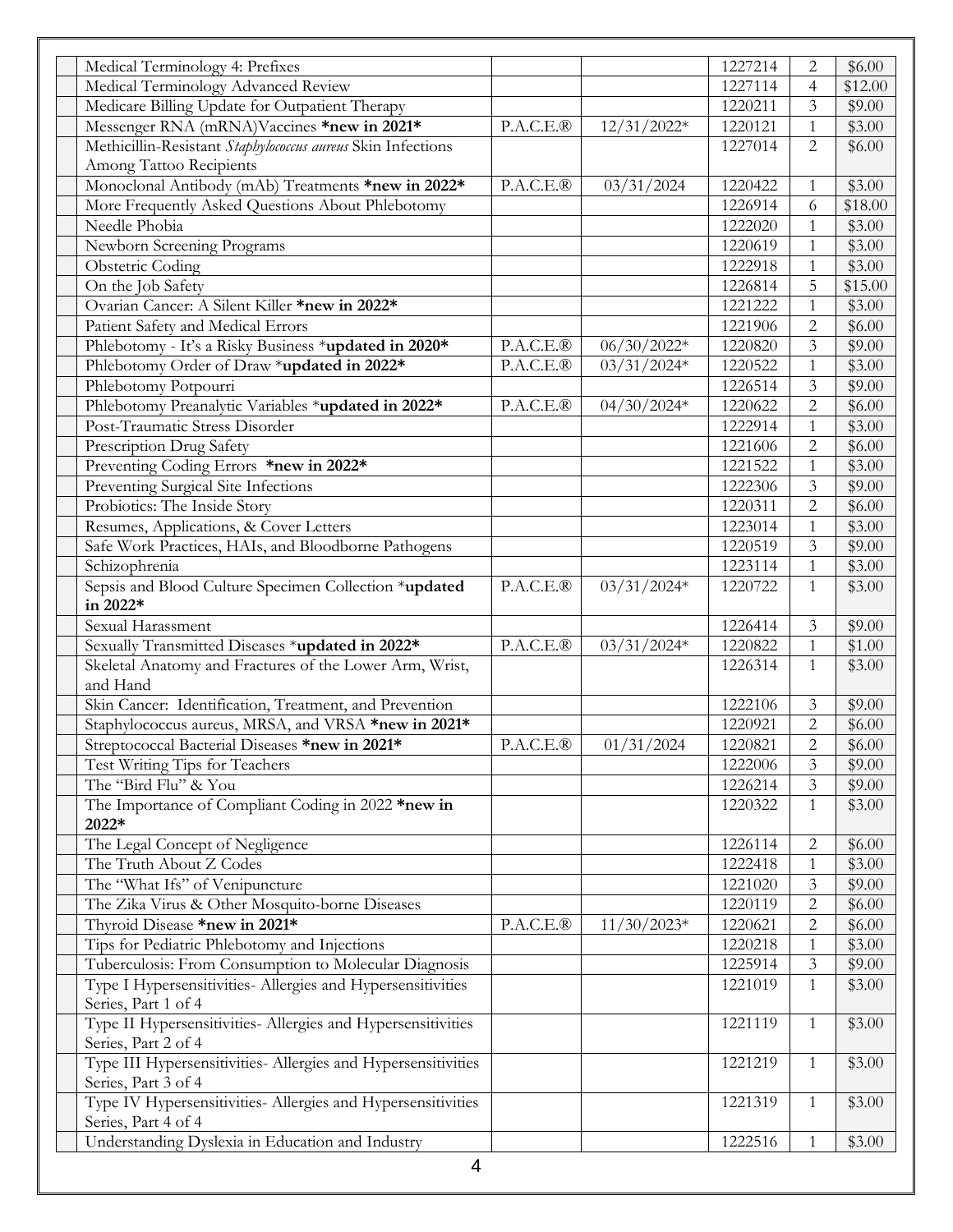| Uniform Hospital Discharge Data Set (UHDDS)                               |            |               | 1222120 |                               | \$3.00 |
|---------------------------------------------------------------------------|------------|---------------|---------|-------------------------------|--------|
| Urinalysis and Other Body Fluids *updated in 2022*                        | P.A.C.E.B  | $03/31/2024*$ | 1221022 | $\mathfrak{D}_{\mathfrak{p}}$ | \$6.00 |
| Venous Blood Specimen Collection - Updated Standards<br>*updated in 2021* | P.A.C.E.B. | $07/31/2023*$ | 1220421 |                               | \$3.00 |
| Ventricular Dysrhythmias                                                  |            |               | 1220911 | 3                             | \$9.00 |
| Vitamin D-The Hormone from the Sun                                        |            |               | 1225814 | $\mathfrak{D}_{\mathfrak{p}}$ | \$6.00 |
| West Nile Virus                                                           |            |               | 1225714 | $\mathfrak{D}_{\mathfrak{p}}$ | \$6.00 |
| When Calcium Harms *new in 2021*                                          |            |               | 1221221 | $\mathfrak{D}_{\mathfrak{p}}$ | \$6.00 |
| Working Together-Strategies for Superior Internal                         |            |               | 1225614 | 2                             | \$6.00 |
| <b>Customer Service</b>                                                   |            |               |         |                               |        |
| Working with Difficult People                                             |            |               | 1225514 | 2                             | \$6.00 |
| Workplace Violence                                                        |            |               | 1225414 | $\mathcal{D}_{\mathcal{L}}$   | \$6.00 |

\*\*No P.A.C.E.® credit awarded for this course # if completed after P.A.C.E.® expiration date. NCCT CE credit is awarded.